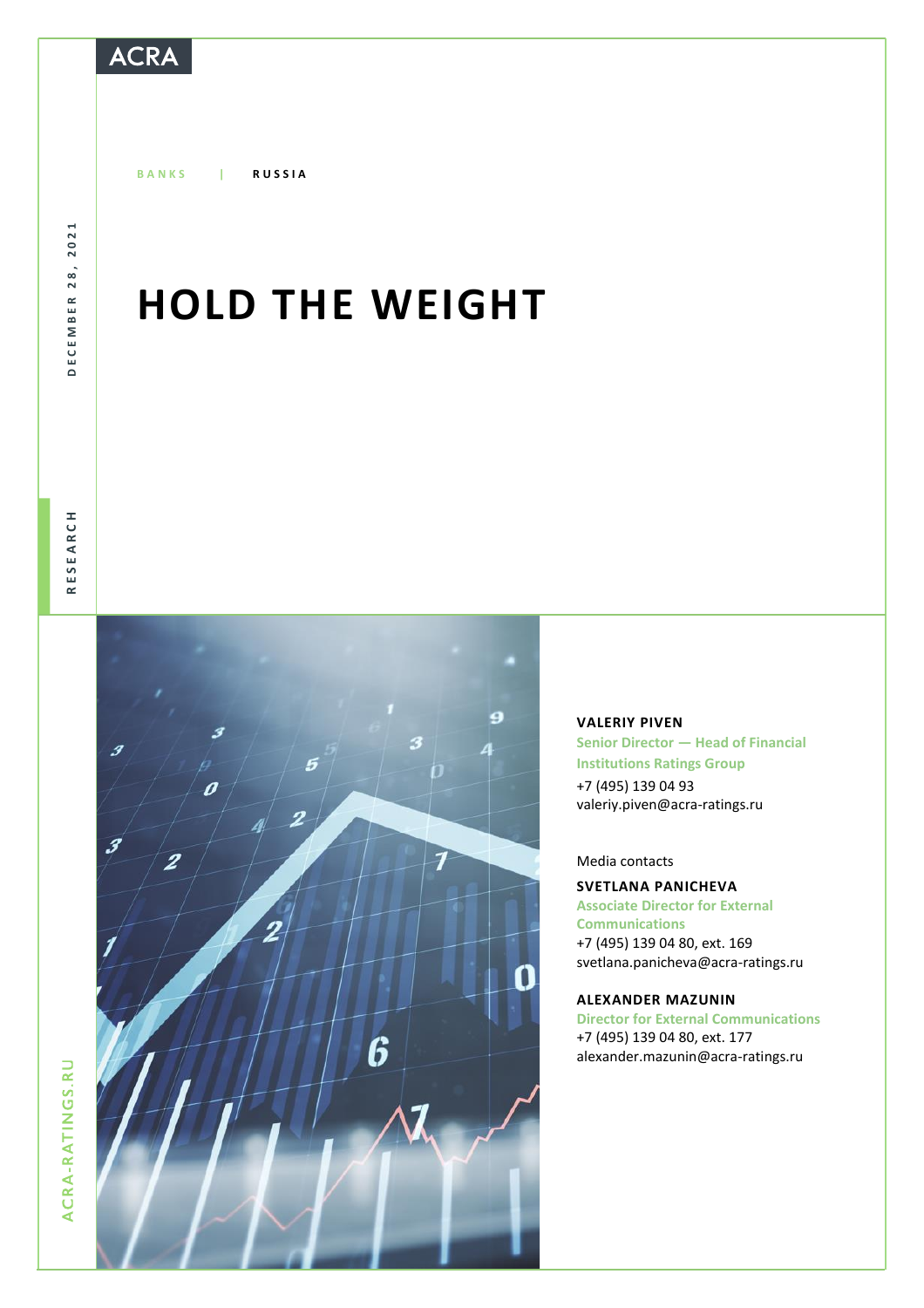2021 **DECEMBER 28, 2021**  $28,$ DECEMBER

**R E S E A R C H**

**CONTENTS — p. <sup>4</sup> PARADOXICAL SUCCESS — p. 5 IS THE MYSTERY OF BIG PROFITS GROWTH ON PAPER?**  $-$  **p. 7 NO MORE POSSIBILITIES TO SUPPORT PROFITABILITY — p. 8 GROWTH IS NOT EXHAUSTED YET — p. 10 BUSINESS GROWTH FACES A SHORTAGE OF RESOURCES — p. 12 CAPITAL ADEQUACY IS A COMFORT ZONE**

## **RUSSIAN BANKING SECTOR: FORECAST UNTIL 2023**

- **The Russian banking system will finish 2021 with record profits.** According to ACRA's assessments, net profit will exceed RUB 2.4 tln, which is 1.5 times higher than the 2020 result. However, the sector is unlikely to perform as well next year. The Agency expects net profit to stand at RUB 2.1–2.2 tln in 2022.
- **The low cost of risk (0.6%) was a major factor in the formation of significant net profit in 2021.** Net reserves will amount to about RUB 500 bln at the end of the year, which is partly a consequence of maintaining the stable quality of the loan portfolio. At the same time, the cost of risk will increase to 1.2% already in 2022.
- **ACRA predicts a moderate decline in the profitability of banking operations in 2022.** The impact of the Bank of Russia tightening its monetary policy will peak, while competition for resources to fund further growth will lead to an outstripping increase in rates on borrowed funds. The net interest margin (NIM) will fall below 4% by the end of 2022.
- **Portfolio growth will continue in 2022.** Corporate lending will grow by more than 10%, while retail lending will increase by almost 20%. However, the shortage of resources to fund portfolio growth, increased regulatory pressure in the unsecured lending segment, and growing interest rates will limit the potential for increasing assets.
- **Banks continue to experience problems with building up their resource bases.** The growth rate of attracting client funds is significantly lower than the rate of asset growth. In 2022, the competition for funds from individuals may intensify, which, among other things, may serve as a factor in a certain reinvigoration of the M&A market.
- The banking sector's capital positions remain solid. The system as a whole is able to both increase assets and cope with the growth of multipliers to risk ratios in certain areas of lending. At the same time, the capital surplus in the industry is unevenly distributed, which makes further growth of the balance sheet total dependent on the ability to maintain profitability for a number of the most active banks.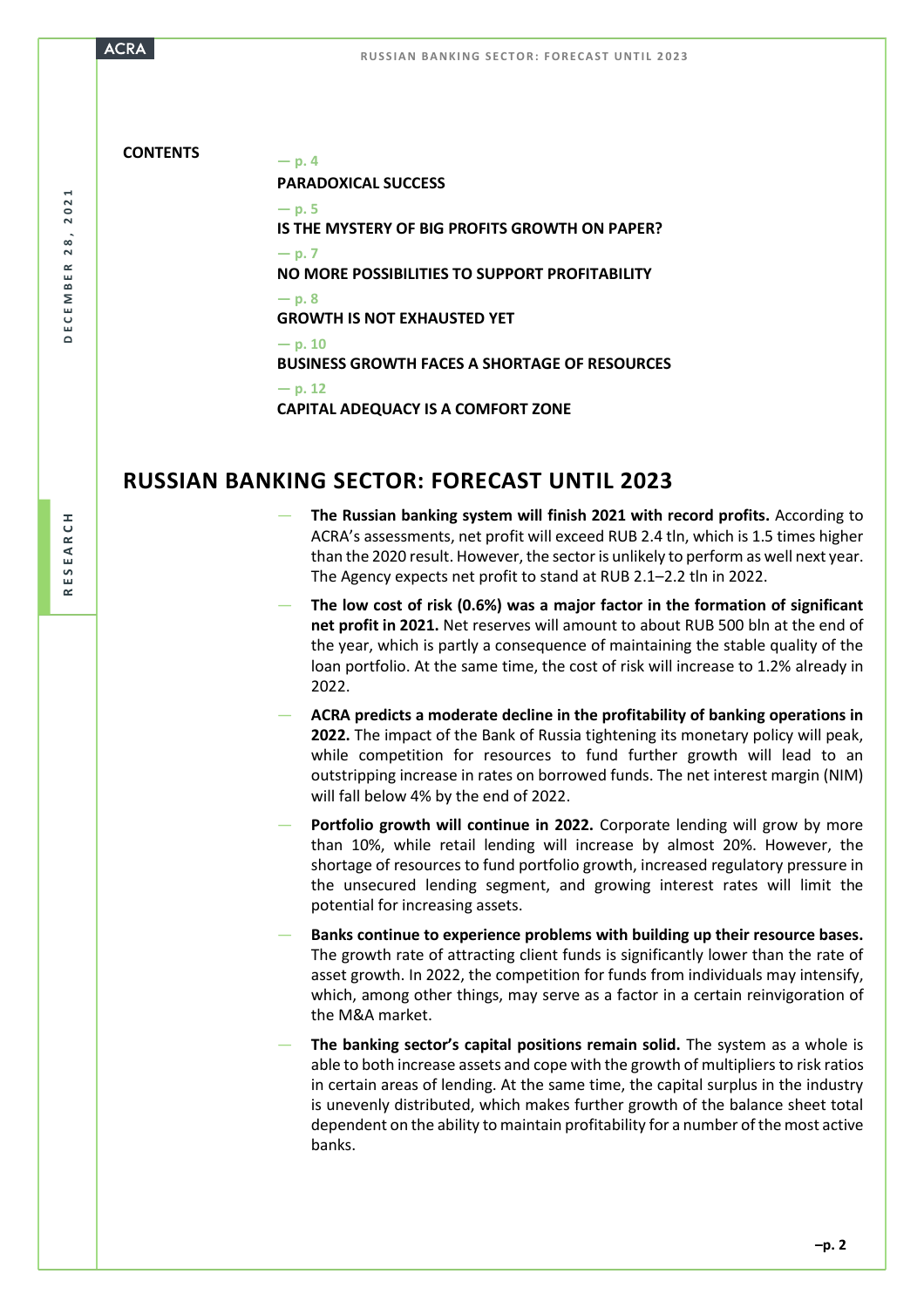| <b>INDICATOR</b>                       | <b>UOM</b>     | <b>ACTUAL</b>    |        |       | <b>FORECAST</b> |       |       |
|----------------------------------------|----------------|------------------|--------|-------|-----------------|-------|-------|
|                                        |                | 2018             | 2019   | 2020  | 2021            | 2022  | 2023  |
| Balance sheet indicators (growth rate) |                |                  |        |       |                 |       |       |
| <b>Assets</b>                          | %              | 10.4             | 2.7    | 16.5  | 15.7            | 13.4  | 11.5  |
| Loans and other credit, total          | %              | 15.5             | 6.1    | 13.9  | 16.8            | 13.0  | 12.6  |
| Corporate loans                        | $\%$           | 10.5             | 1.2    | 11.8  | 15.2            | 11.6  | 9.5   |
| Retail loans                           | %              | 22.4             | 18.5   | 13.6  | 24.9            | 19.5  | 17.8  |
| Including mortgage loans               | %              | 24.9             | 21.1   | 21.6  | 24.3            | 21.2  | 20.4  |
|                                        |                |                  |        |       |                 |       |       |
| Client deposits, total                 | $\%$           | 14.6             | 4.5    | 13.6  | 18.8            | 9.3   | 10.7  |
| Corporate deposits                     | %              | 18.7             | $-0.8$ | 19.6  | 27.7            | 9.9   | 12.3  |
| Retail deposits                        | %              | 9.5              | 7.3    | 11.3  | 8.8             | 8.6   | 8.5   |
| Capital <sup>1</sup>                   | %              | 3.8              | 3.1    | 11.3  | 14.9            | 13.4  | 13.9  |
| <b>Asset quality</b>                   |                |                  |        |       |                 |       |       |
| Past due loans <sup>2</sup>            | %              | 4.7              | 5.2    | 5.3   | 4.6             | 4.7   | 4.9   |
| Cost of risk                           | %              | $\overline{2}$   | 1.2    | 0.7   | 0.6             | 1.2   | 1.4   |
| <b>Financial ratios</b>                |                |                  |        |       |                 |       |       |
| Net interest margin                    | $\%$           | 4.3              | 4.2    | 4.2   | 4.0             | 3.7   | 3.8   |
| <b>ROA</b>                             | %              | 1.1              | 1.8    | 1.5   | 2.0             | 1.6   | 1.6   |
| <b>ROE</b>                             | %              | 10.9             | 18.2   | 15.9  | 20.8            | 16.5  | 17.3  |
| C/I                                    | $\%$           | 39.9             | 42.8   | 37.8  | 40.8            | 40.9  | 38.4  |
| <b>Net profit</b>                      | <b>RUB bln</b> | 998 <sup>3</sup> | 1,716  | 1,608 | 2,401           | 2,192 | 2,569 |
| Capital adequacy <sup>4</sup>          | %              | 12.2             | 11.9   | 12.5  | 12.1            | 12.2  | 12.2  |

## **Table 1. Performance of key indicators of the Russian banking system in 2018–2023**

Sources: Bank of Russia, ACRA

<sup>1</sup> Funds and profit.

 $\overline{a}$ 

<sup>3</sup> ACRA's assessment.

 $2$  1+ day past due loans according to the Bank of Russia's accounting standards.

<sup>4</sup> Assessed using the N1.2 ratio.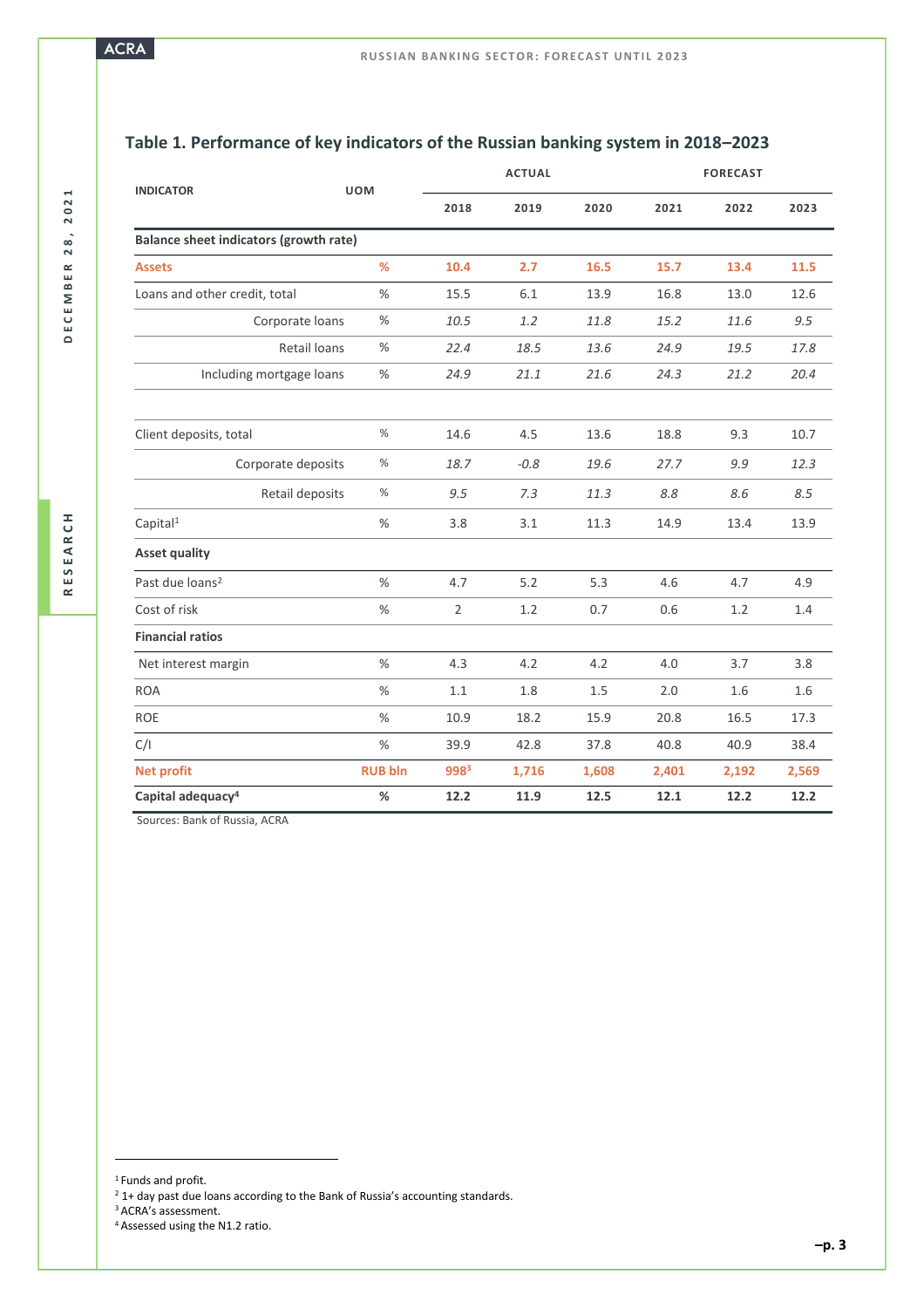## **PARADOXICAL SUCCESS**

2021 can be considered a successful year for the banking system in terms of results. The sector was able to avoid the deferred consequences of the economic stress of 2020, as well as the negative impact of more anti-pandemic measures. The sector will post record net profit of more than RUB 2.4 tln at the end of the year, and also demonstrate a high quality credit portfolio that has grown rapidly (+16.8%), mainly due to an increase in retail lending (+24.9%).

It is noteworthy that fast growth of the loan portfolio was not accompanied by a decline in capitalization and a deteriorating liquidity position, which in general allows the stability of the system to be assessed as rather high. In addition, fast growth created opportunities to sell non-credit products to new borrowers and thereby enabled banks to partially mitigate the negative impact of growing interest rates and potential losses from loans.

In the Agency's opinion, the situation in the Russian economy in 2022 will generally facilitate further comfortable development of the country's banking system and help maintain its stability. ACRA expects loan portfolio growth to continue and amount to 13%. The quality of the portfolio will remain fairly stable asthe share of delinquencies will not exceed 4.7%.

However, in ACRA's opinion, it is unlikely that the sector will achieve new records in terms of profitability in 2022 as the financial results of 2021 were mainly down to the influence of unique factors. ACRA notes that the industry's results were largely achieved due to the positive influence of the following factors.

- 1. **Low volume of creation of new reserves** net creation of additional reserves in January to September 2021 amounted to RUB 383 bln compared to RUB 1,542 bln for the same period in 2020.
- 2. **Banks' capacity to hold back the growth of rates amid tightening monetary policy of the Bank of Russia** — as the key rate grew from 4.25% to 8.5%, interest rates on loans and deposit products grew to a lesser extent, and the average return on interest-bearing assets and the cost of liabilities remained practically unchanged.
- 3. **The ability of banks to rapidly grow their loan portfolios despite a limited inflow of new client funds, primarily from retail clients** — amid an increase in the loan portfolio by RUB 9 tln, the volume of funds of retail clients and legal entities (excluding state-owned companies) increased by RUB 6 tln.

The Agency believes that the impact of these factors will gradually decline and this will be the reason for banks' lower net profit in 2022. Net profit will amount to around RUB 2.2 tln (ROE of 16.5%). Banks' struggle to maintain profitability may be the most interesting phenomenon in the next 12 months.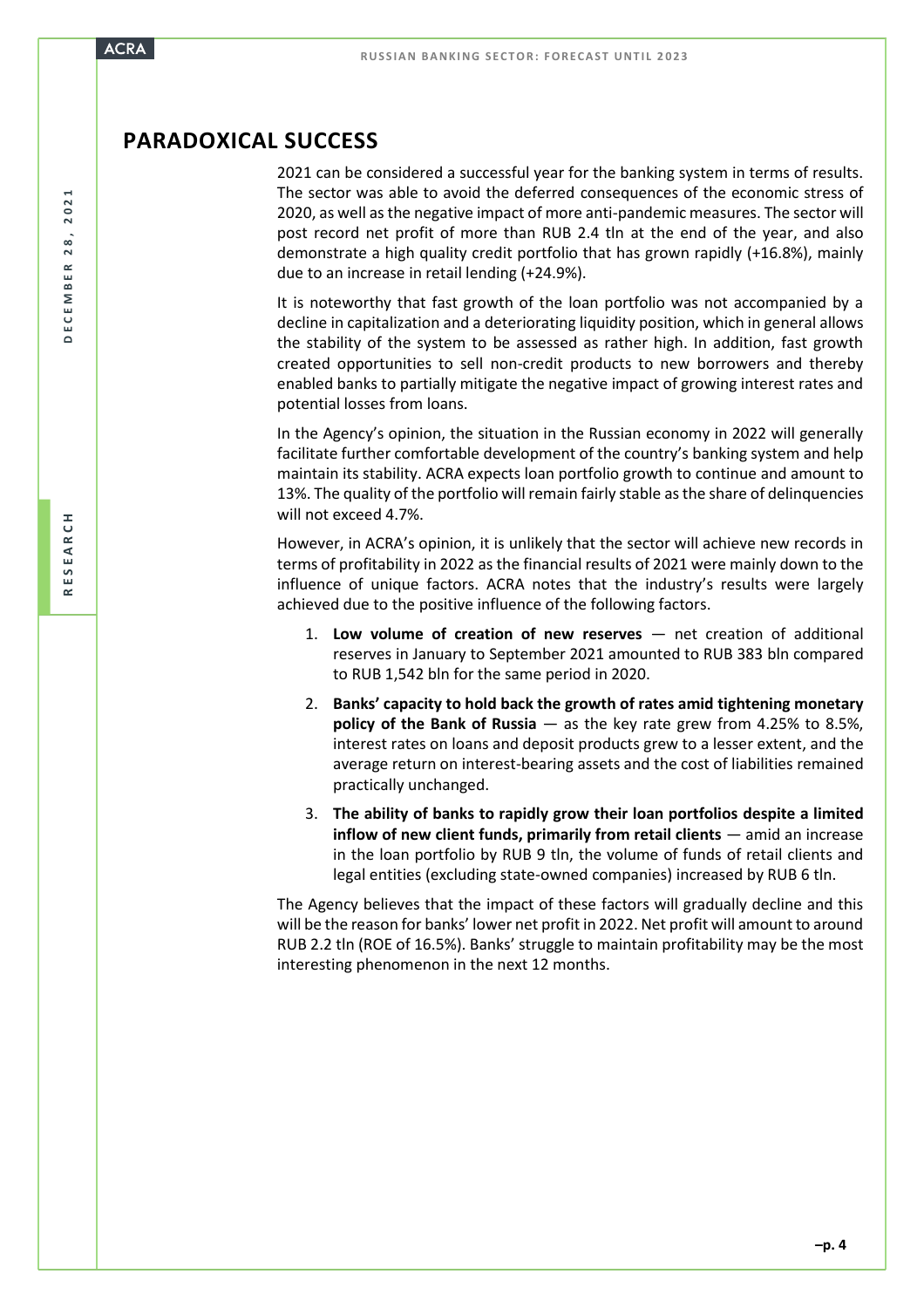

Sources: Bank of Russia, ACRA

## **IS THE MYSTERY OF BIG PROFITS GROWTH ON PAPER?**

According to ACRA's estimates, by the end of 2021, the Russian banking system will record a net profit of over RUB 2.4 tln, which is 1.5 times more than in 2020. 80% of credit institutions are successfully completing the year. In addition, in 2019 the total losses of credit institutions that ended the reporting period with a loss amounted to RUB 153.9 bln; in January to October 2021 this indicator amounted to RUB 27 bln.

Despite the sector's success in 2021, ACRA believes that further growth in net profit is unlikely, and the main task of banks in 2022 will be to fight to maintain the achieved indicators. This forecast is partly because in addition to the growth of operating income across core business areas, factors that are unlikely to reappear next year played a key role in shaping the 2021 financial result.

In particular, a significant contribution was made by the change in the volume of net reserves, which decreased by more than RUB 1 tln in the first nine months of 2021 compared to the same period in 2020. Keeping reserves at the 2020 level would have reduced pre-tax profits.

The determining factor in the decline of the cost of risk was the fall in the volume of reserves created for the corporate segment, which reflected the preservation of the stable quality of the loan portfolio. The fall in the amount of overdue debt in 2021 was a break from the trend of portfolio quality deterioration that existed in 2008– 2009 and 2014–2015, and continued even after the end of the acute phases of these crises. Against this backdrop, in January—September 2021, according to ACRA's estimates, the ratio of the volume of created reserves to the size of the portfolio turned out to be lower not only in comparison with January—September 2020, but also with the same period in 2019. The low cost of risk in corporate lending allows one to conclude that the COVID restructuring carried out by banks was successful: borrowers who received some relief, including taking advantage of relatively low rates when lending conditions were changed, continued to fulfill their obligations.

Banks' ability to control the cost of risk will be one of the most significant factors in in shaping financial results in 2022. In ACRA's opinion, the cost of risk next year will stand at 1.2%. The main driver of growth will be the recovery of volumes of additional reserves to more typical levels — the low indicators recorded in 2021 are partially

**DECEMBER 28, 2021** 

 $28$ 

DECEMBER

2021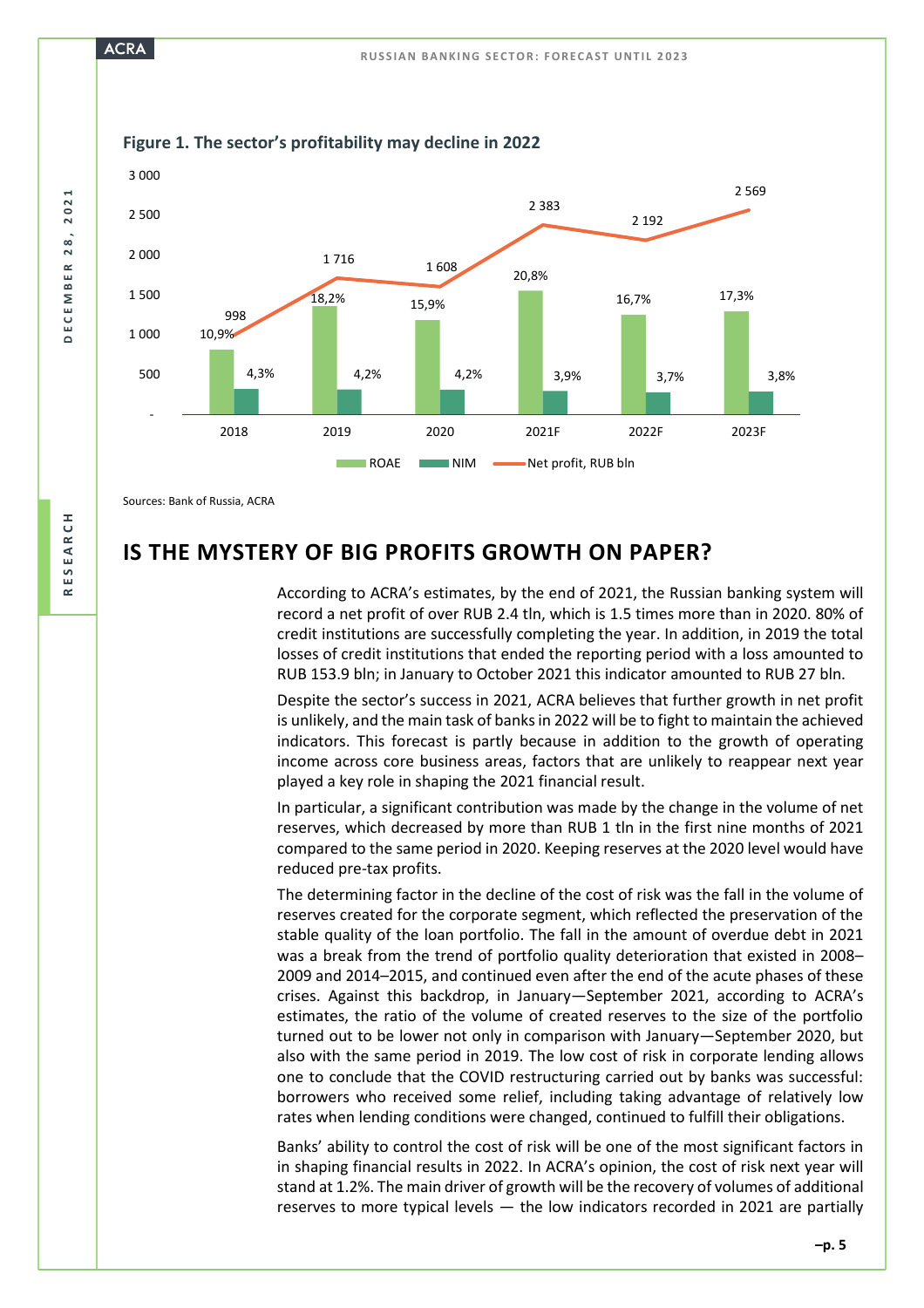explained by the fact that surplus reserves were created for potential problem loans during the pandemic and then dissolved over the past 12 months. In addition, loans issued during the period of rapid portfolio growth over the past two years (both retail and corporate) will gradually begin to mature. The volume of created reserves will also be affected by changes in the quality indicators of loan portfolios.

The quality of the corporate loan portfolio will be largely unchanged next year, with the level of overdue debt remaining below 7%. This forecast is largely based on expected further growth of GDP amid continued acceptable debt load of nonfinancial companies. Higher interest rates may complicate the refinancing of loans due in 2022, however, these difficulties will not impact the largest borrowers, the default of which could potentially have a significant impact on the total volume of delinquencies.

The risks of a deterioration in the quality of the portfolio of unsecured loans provided to retail customers, the rapid growth of which resumed in 2021, pose the largest threat. Although during the pandemic the performance of banks that are focused on retail clients shows that they are rather successful at getting through periods of economic stress, ACRA believes that the growth of the population's debt burden will inevitably provoke a deterioration in the quality of the retail portfolio. The Agency notes that due to the higher share of income it spends on acquiring essential goods, the population of Russia is less capable of servicing its debt burden than the residents of developed economies, the high debt burden of which is often cited by Russian banks as justification for large potential market growth amid an absence of risks of a significant decline in the quality of the portfolio. The high level of spending on current consumption is confirmed, in particular, by weak indicators of the inflow of funds from individuals to bank deposits, even despite income growth recorded in 2021.

In such conditions, the sensitivity of borrowers' solvency to inflation, as well as to the ability of employers and the state to compensate for the negative impact of price increases on real incomes, is heightened. Despite the fact that the population's real income may rise by 2.7% in 2021, and in the Agency's opinion, continue to grow in the next few years, the increase of loan debts will considerably exceed growth of nominal income, and this will stoke growth of bad debts.

In addition, the Bank of Russia is registering some signs of an increase in the riskiness of unsecured lending. Among other things, the regulator notes the consistently high (over 30%) share of loans issued to borrowers with a debt burden of over 80%. Besides this, there is a trend of a growing share of long-term (more than five-year) loans that usually involve increased risks. Taking into account the fact that a similar trend is being observed in the mortgage segment, it can be concluded that there is a general decline in the ability of borrowers to service loans to the extent that they are required for the purpose of obtaining a loan.

On the back of this, ACRA expects gradual growth in the share of overdue debt in the portfolio of loans to individuals as soon as 2022, which will result in the cost of risk increasing to 1.2%. In addition, ACRA cannot rule out further development of this trend as the quality of retail loans worsens.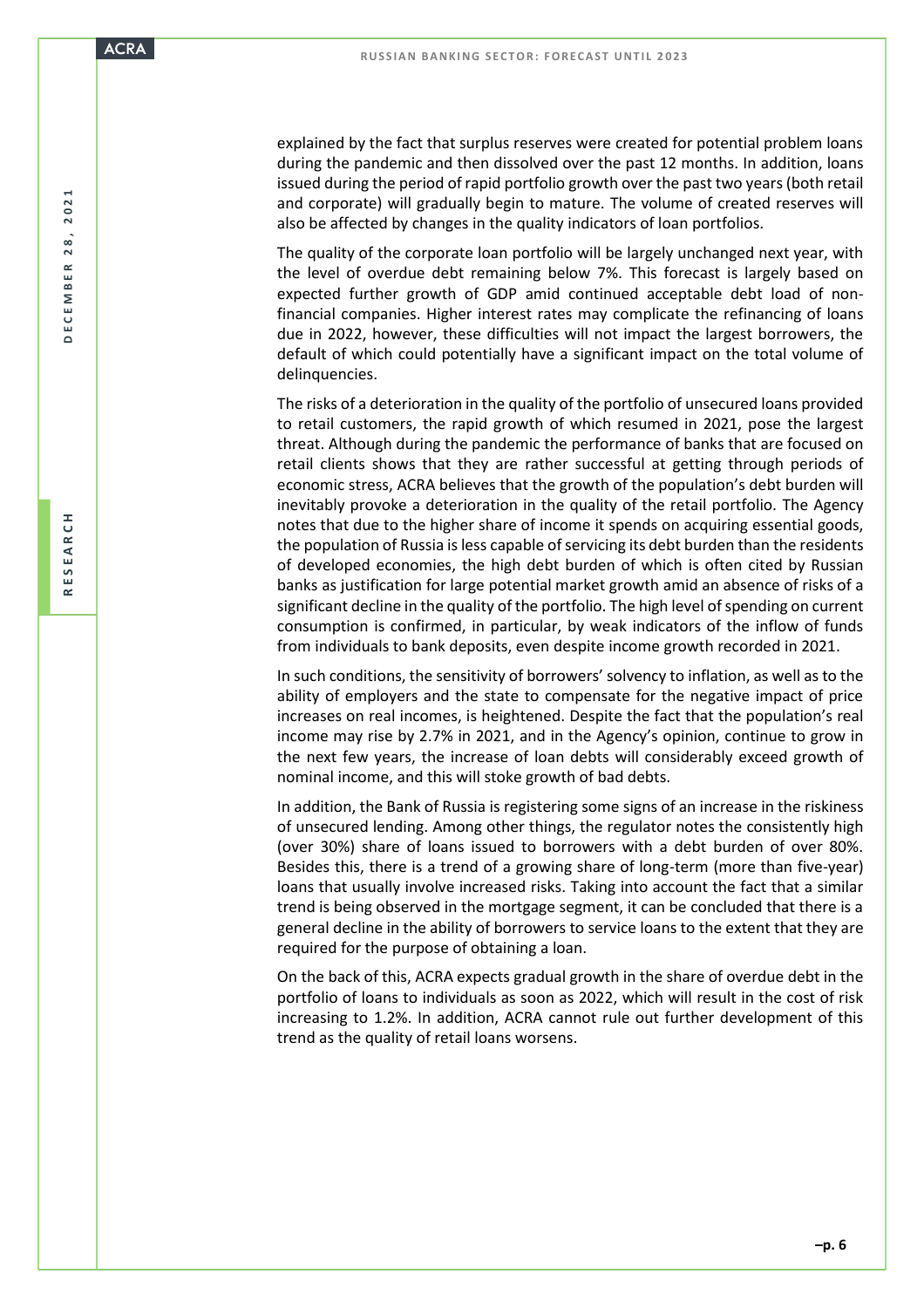## **ACRA**



**Figure 2. Cost of risk will begin to recover in 2022**

Sources: Bank of Russia, ACRA

## **NO MORE POSSIBILITIES TO SUPPORT PROFITABILITY**

The growth of net interest income of the banking sector over nine months of 2021 amounted to almost 14%, while interest income for this period increased by only 7%. This increase in net interest income was due to the ability of credit institutions to restrain the growth of funding costs against the backdrop of an increasing key rate the volume of interest expenses from January to September 2021 decreased by 1%.

Credit institutions as a whole rather successfully resisted the growth of interest rates on both attracted and placed funds for most of 2021. Increased competition between banks forced them to limit interest rates on retail loans. At the same time, banks preferred to compensate for the shortage of client funds (mainly retail liabilities) by more actively using funds from state-owned companies, which enabled them to limit the growth of the cost of funding.

In retail lending, the ability to constrain the rate increase, according to the Agency, was a consequence of the gradually increasing share of commission income received from the issuance of loans — according to ACRA's estimates, over 20% of income from loans provided to individuals came from insurance and other types of commissions. This trend made it possible to reduce the sensitivity of operating income from retail lending to interest rate fluctuations.

ACRA assumes that the tightening of monetary policy by the Bank of Russia, which has resulted in the key rate returning to its maximum since 2017, will have a much more tangible impact on the profitability of banking transactions in 2022.

The Agency notes that a weak inflow of client funds will force banks that are striving to maintain the growth rate of their loan portfolio to increase the cost of attracting funds faster than the lending rate. In addition, the gradual toughening of the Bank of Russia's stance toward unsecured lending to borrowers with low solvency, as well as regulatory changes that allow the Bank of Russia to limit the growth of loan portfolios, may lead to a situation where loans being repaid with a high full value are not replaced by new loans with comparable profitability.

2021 **DECEMBER 28, 2021**  $28$ DECEMBER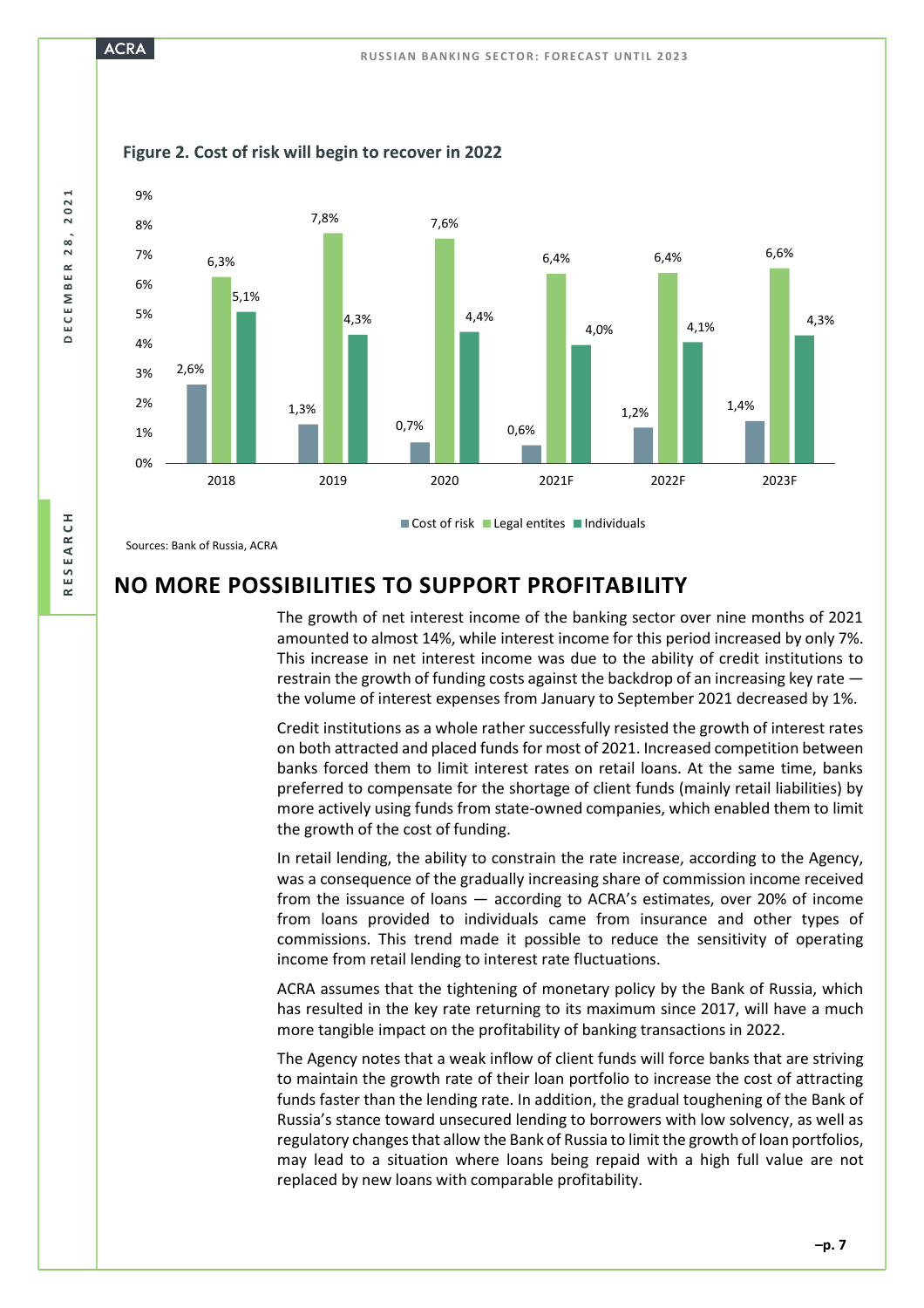Another factor that negatively influences banks' ability to revalue the profitability of loan portfolios amid an increase in rates is the growing share of mortgage lending in the total volume of loans, as well as the tendency for the maturity of retail loans to increase. According to the Agency's estimates, NIM in 2021 will be lower than it was last year due to the growth of rates. This trend will continue to develop in 2022, which will lead to NIM falling to 3.7% by the end of the year. Although the situation will change as the policy of the Bank of Russia changes, ACRA does not expect the profitability of operations to increase earlier than 2023.

Taking into account the above, one can conclude that the ability of credit institutions to maintain the level of profitability in 2022 will largely depend on how successfully they are able to increase non-interest income. One of the most important factors that will determine the results of 2022 is the sensitivity of banks' operating income to asset growth rates.

## **GROWTH IS NOT EXHAUSTED YET**

In 2021, the banking sector showed impressive growth in most of its segments. In the period from January to November 2021, the corporate lending segment grew by almost 15% and the retail lending sector  $-$  by 23%. ACRA expects growth to amount to 15.2% and 24.9%, respectively, by the end of the year.

Despite some signs of a slowdown in portfolio growth in H2 2021, the Agency believes that the potential for lending expansion will remain the same in 2022.

Corporate lending will be supported by a further increase in investments in fixed assets, the volume of which may grow by more than 7% in 2022. The ongoing expansion of SME lending will also contribute to the segment's growth. Although the rate of growth of the portfolio of loans granted to non-financial companies will decrease mostly due to the exhausted effect of deferred demand, in ACRA's opinion, portfolio growth may exceed 10% by the end of 2022.

The situation is more complicated in the retail lending segment. In 2021, there was explosive growth in consumer lending, and the growth rates of mortgages remained relatively high. The mortgage sector, which gained momentum in 2020 thanks to high demand for concessional loans, a general decrease in interest rates, and investors' appetite for real estate that was growing in price, continued to expand strongly in 2021.

ACRA believes that the mortgage lending segment's potential is significant, and, according to the Agency's estimates, in 2022, growth will exceed 20%. Although borrowers' interest in mortgage loans will be constrained by higher interest rates and the completion of concessionary lending programs, the high need for better housing conditions will support demand for residential real estate and partly compensate the increase in the cost of mortgage loans. In addition, as the development of housing construction remains one of the government's priorities, one can expect concessional mortgage programs to continue in some form. It should be noted that in relation to mortgages, there are some factors that may result in a situation significantly differing from the forecast. On the one hand, key rate dynamics and the rise in prices in the real estate market have a relatively unpredictable effect on mortgage lending. The sensitivity to these factors has been moderate by far, but in the future, according to ACRA's estimates, the situation will gradually change. On the other hand, the growing regulatory pressure on unsecured lending is likely to force banks to exert more effort, including marketing expenses, to support borrowers' demand for other banking products.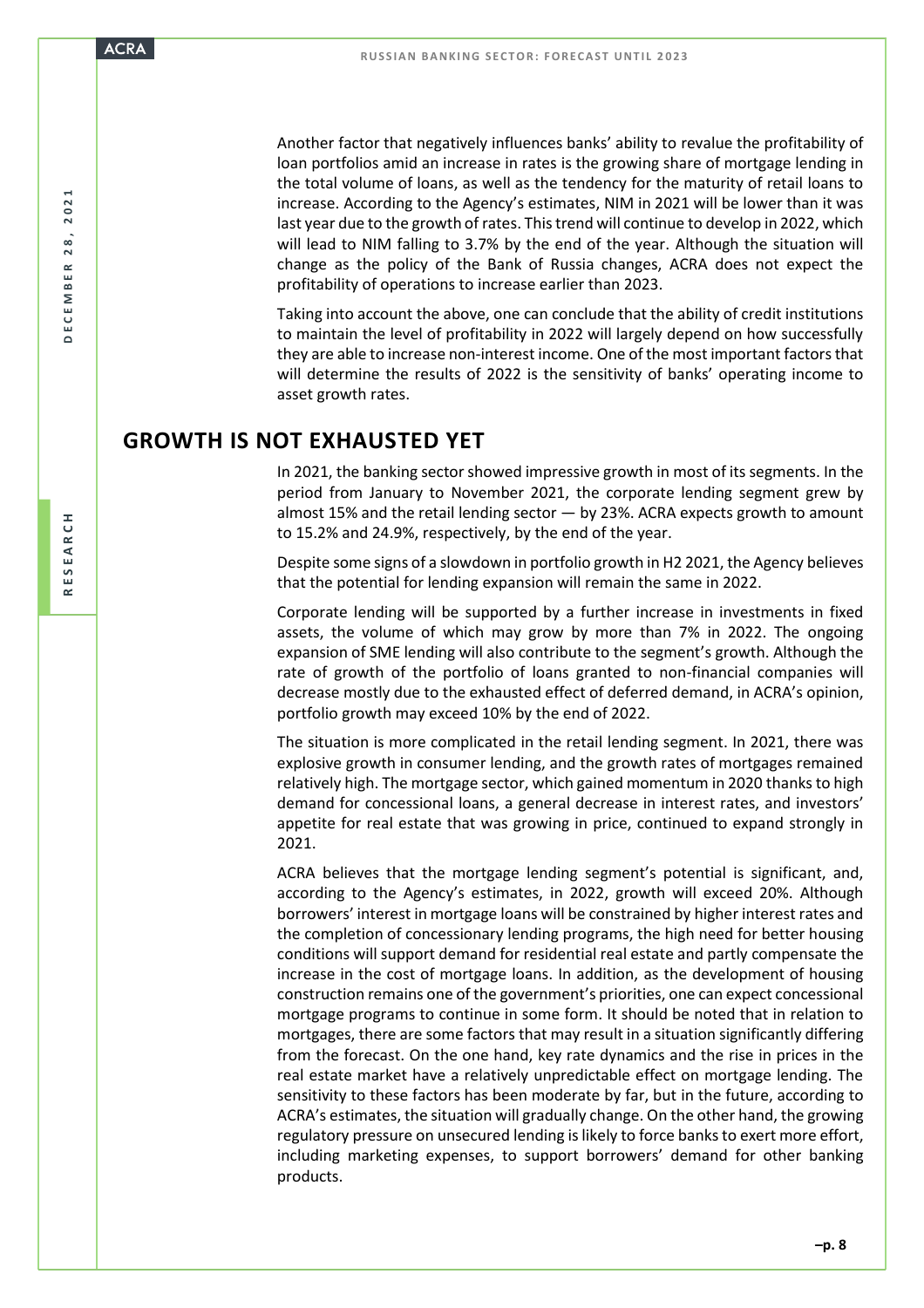The unsecured lending segment grew explosively in 2021 because banks' concerns about the quality of unsecured lending that existed in 2020 clearly subsided, and the risk appetite recovered. According to the Bank of Russia, growth of unsecured lending from January to October amounted to 17%, whereas portfolio growth at some large banks exceeded 40%. The rise in unsecured lending has sparked a new round of controversy about the riskiness of this phenomenon for the industry and borrowers. According to credit institutions that are among the leaders in this segment, growth is explained, among other things, by a rapid increase in mortgage portfolios and the need of new borrowers to finance their renovation costs, etc. ACRA still believes that the main reasons for growth in the unsecured lending segment are demand for cash amid weak growth in real disposable income in previous years and growth of consumer prices that increases the share of expenses on essential goods in the total volume of income.

The Bank of Russia is taking measures to curb the consumer lending growth rate. In 2021, it hiked multipliers to risk ratios for the loans provided to highly leveraged borrowers. Starting from 2022, the regulator will have wider access to tools for directly influencing growth rates and the structure of loan portfolios of systemically important credit institutions (SICIs).

The Bank of Russia's efforts to limit the growth of consumer lending may have a moderate impact on the sector since the market will be supported by both customer demand and the banks for whom the reduction of new loans may mean a decrease in operating income from the sale of ancillary financial products. However, regulatory pressure and some other factors may push the growth rate of unsecured lending down to 16–17% in 2022.

Slower growth in the segment of high-margin unsecured loans will be one of the reasons for the decline in banks' net profits in 2022. At the same time, it should be emphasized that even in the absence of regulatory restrictions on the growth of portfolios, the banking industry's ability to maintain the volume of loans may face a shortage of funds that is becoming more and more obvious amid weak growth in the client funds available to credit institutions.



**Figure 3. The loan portfolio's growth potential is still high**

Sources: Bank of Russia, ACRA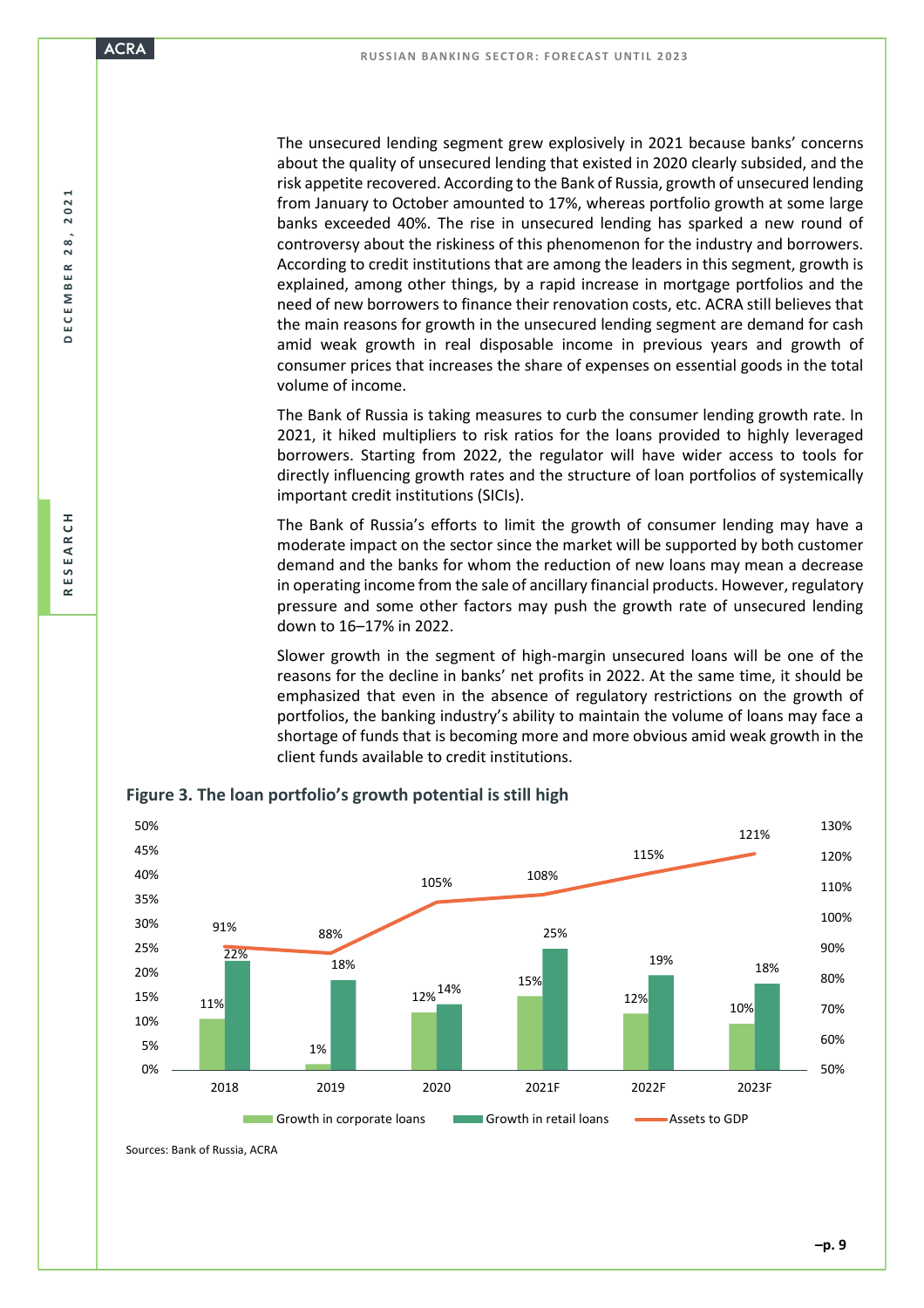## **BUSINESS GROWTH FACES A SHORTAGE OF RESOURCES**

Relatively slow growth in the volume of client funds was one of the industry trends in 2021. Over 11M 2021, the loan portfolio grew by more than RUB 9 bln, of which client funds, excluding state-owned companies and agencies, increased by RUB 6.6 bln, including RUB 1.8 bln in escrow accounts and RUB 2.2 bln in corporate accounts in November 2021.

Although the ratio of client funds to loans has remained virtually unchanged since the beginning of 2021, and available client funds enable banks to comfortably finance the portfolio of loan assets, the situation looks different without government money. Moreover, the total volume of such funds placed in bank accounts exceeded RUB 9 bln in August — another banking industry record in 2021. ACRA notes that in 2021, the share of government funds amounted to more than 10% of client funds; the previous maximum of 9.3% was recorded in 2019 and was also accompanied by rapid growth in unsecured lending.

A lag in growth of client funds from loan portfolio growth was observed for most of 2021, in both the retail and corporate segments. For example, the growth of corporate funds amounted to RUB 1.9 tln in January–October. Although this was significantly inferior to the results of 2020 (in January–October 2020, the increase exceeded RUB 4 tln), the slow increase in the liabilities of this group is generally in line with the development trends of the Russian banking system.

Since the beginning of 2021, the volume of retail funds (excluding escrow accounts) has grown by 1.2%. Although banks are increasingly raising interest rates on both current accounts and time deposits, the propensity of retail customers to increase their savings remains rather low. In ACRA's opinion, the reasons for this are growing consumer expenses amid inflation and the population's desire to invest available cash in real estate (amid an increase in its value) or securities.

In the Agency's opinion, the growth rates of client funds will remain moderate in 2022. ACRA expects the inflow of the funds from individuals to amount to about RUB 3 tln next year, and it will eventually be distributed between escrow accounts and other types of deposits.

ACRA anticipates continued growth in fixed capital investments that will support the inflow of funds into the corporate segment of the banking business, which will ultimately increase the amount of funds in the accounts of non-financial companies. At the same time, a significant increase in the volume of resources attracted by credit institutions from state-owned entities is unlikely. ACRA notes the dependence of the amount of such funds available for placement with banks on the situation in the hydrocarbon market and export revenues, and expects that the potential for accumulating public funds in bank accounts will decline.

The above factors confirm the conclusion that resources for maintaining growth rates are limited. Taking into account the fact that ACRA's base case forecast with respect to growth of the aggregate loan portfolio of Russian banks is about RUB 10 tln, the shortage of resources for its financing may reach RUB 2.5 tln. Attempts to maintain relatively high growth rates in such conditions will force credit institutions to either increase the cost of borrowing in order to take resources from competitors in the banking industry or other financial companies or look for other sources of funding (including by reducing available liquid assets).

ACRA notes another trend in the banking sector in 2021, namely, migration of client funds, primarily those of retail customers, to large credit institutions: as the size of banks is decreasing, the number of banks experiencing a net outflow of client funds is growing. Almost all SICIs managed to increase the liabilities of this group, but the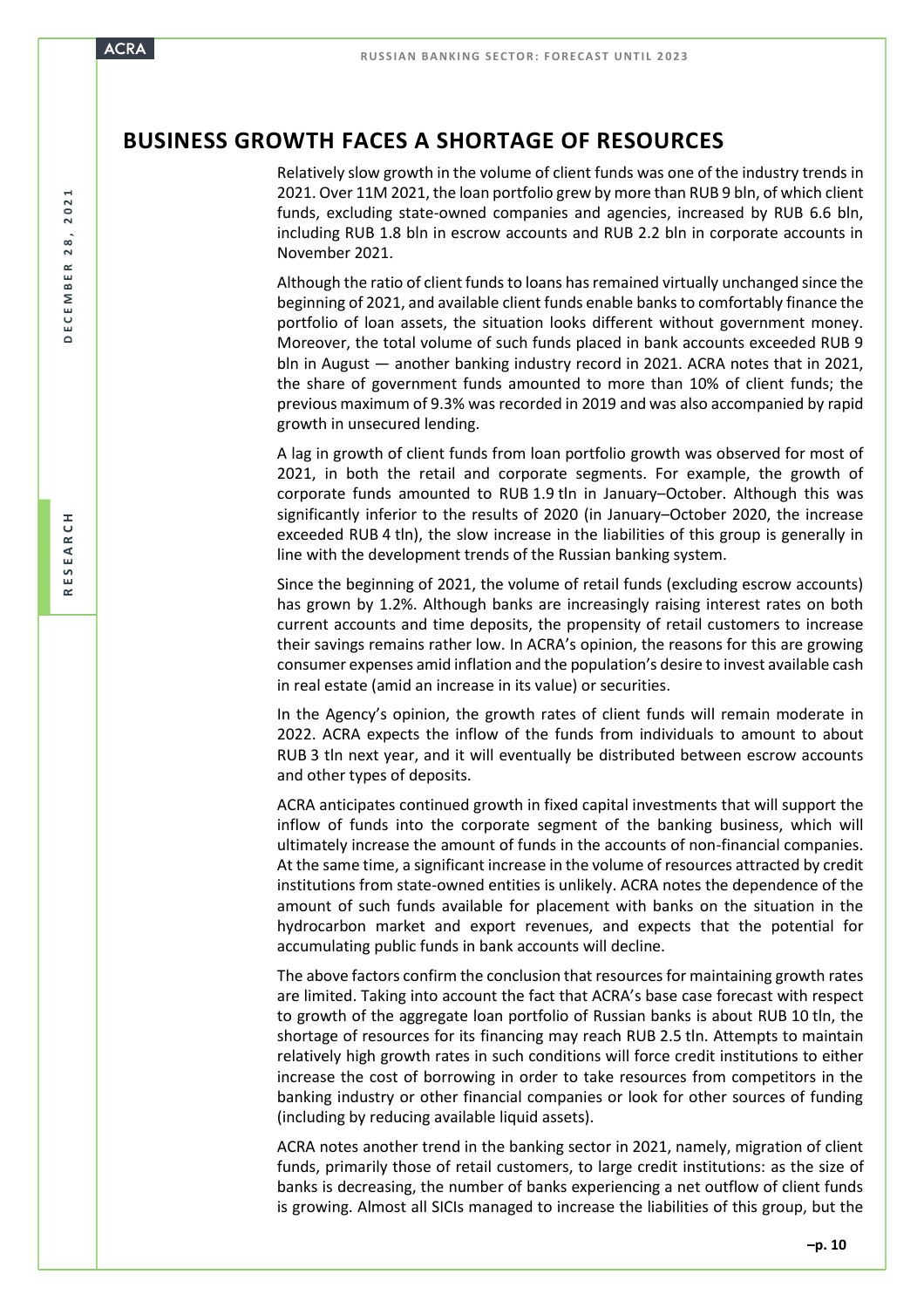total share of banks that recorded an outflow of retail funds exceeds 60%. Given the fact that the number of banks that can count on stable balances of funds of public sector clients or on funds inflowing under payroll projects is limited, the Agency expects increased competition for funds from individuals. This, in turn, will become another factor in reducing the banking business' profitability in 2022.





Sources: Bank of Russia, ACRA

To compensate for the weaker inflow of client funds, banks can issue bonds and allocate more liquid assets in favor of increasing loan portfolios. At the same time, despite the growing focus of retail and institutional investors on the securities market in recent years, the role of this market as a source of funding for banks is still limited. For example, since the beginning of 2021, the volume of bonds in banks' liabilities has grown by a mere RUB 467 bln, while the share of bonds in such liabilities has not changed. ACRA expects that, despite growing interest rates, the presence of credit institutions in the debt market will not shrink, though the potential for issuing bonds to fund asset growth will remain low since the ability of institutional investors to build up business is generally limited by the same factors as the ability of banks to increase the volume of borrowings. The Agency also notes the limited potential for placing bonds among retail investors, especially in the context of the new restrictions on unqualified investors in the securities market. Thus, a further increase in loan portfolios is hardly possible without using cash available to banks.

Amid a growing shortage of resources in 2021, ACRA did not observe any signs of deteriorating liquidity positions of credit institutions. However, some signs suggest that Russian banks are taking a more aggressive approach to forming their liquidity positions. ACRA notes a decrease in the ratio of the volume of unencumbered securities to banks' liabilities in 2021 from 14% to 12.5% (although the total volume of such assets has not changed). Another sign is the more active inclusion of the Bank of Russia's credit lines in SICIs' potential sources of funds to meet the regulatory short-term liquidity ratio (N26/N27).

According to the Bank of Russia, as of October 1, 2021, all SICIs complied with the specified standards. At the same time, the short-term liquidity ratio, which excludes usage of the regulator's funding to maintain a liquidity position, was consistently below 100% for a number of banks in 2021.

In ACRA's opinion, this situation currently does not pose a significant threat, however, it evidences the lack of resources for business growth by the largest banks, and, in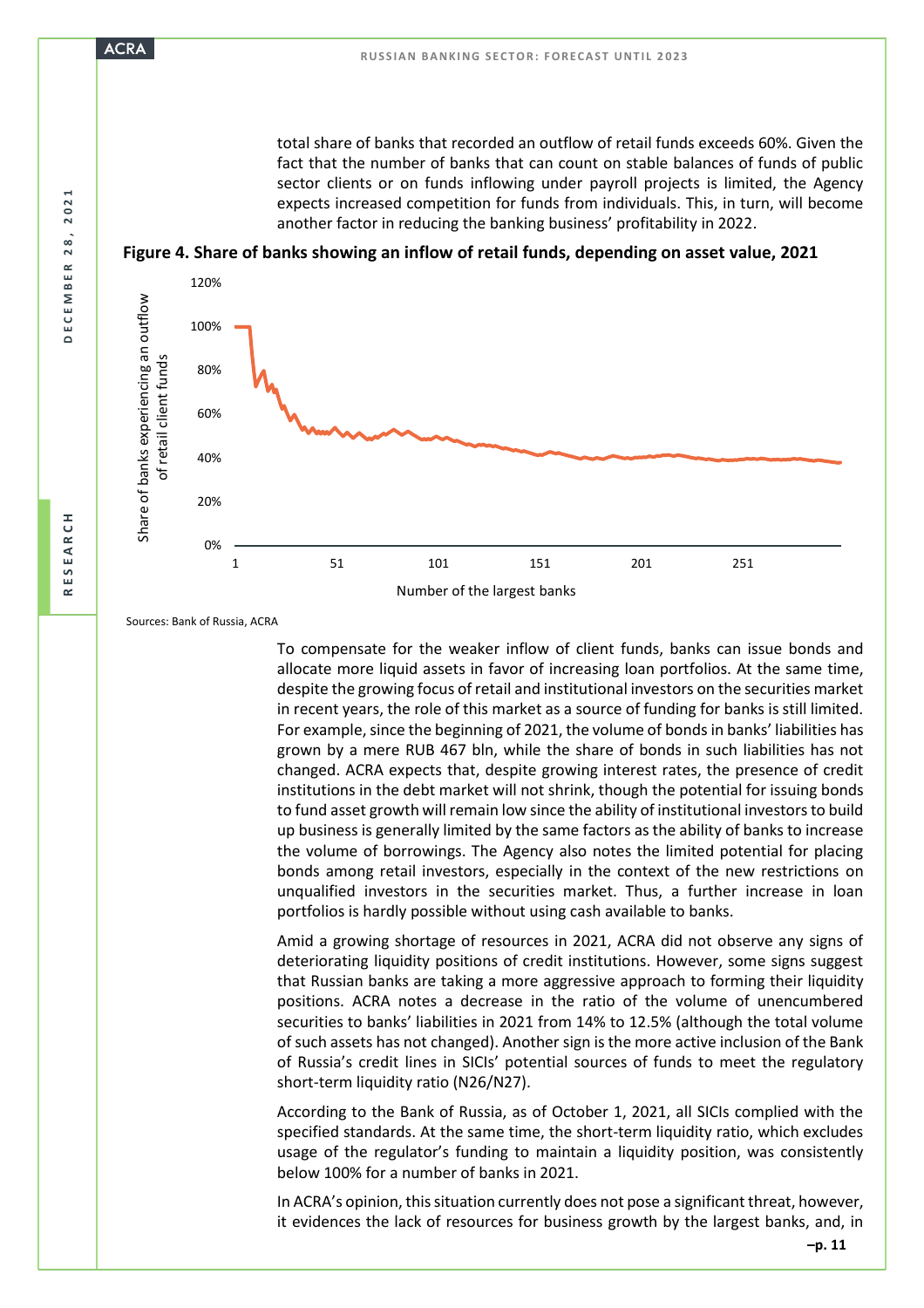fact, such growth is funded by the Bank of Russia. In addition, if the outflow of client funds resumes, banks will be more dependent on the regulator's funds to cover this outflow.

ACRA believes that the limited potential for increasing the volume of client funds will ultimately adversely affect banks' ability to both maintain NIM for the current portfolio and increase the portfolio volume. This will be an additional contributor to lower profitability of the banking system in 2022.

The shortage of resources may indirectly cause some stir in the M&A market initiated by the focus of large credit institutions on further aggressive growth. ACRA expects up to five potential M&A transactions in 2022, which will include banks from among the top 50 in terms of the volume of retail funds.

## **CAPITAL ADEQUACY IS A COMFORT ZONE**

The capitalization of the Russian banking system is generally not a cause for concern. According to ACRA's estimates, as of November 1, 2021, the excess of equity capital exceeded RUB 2.8 tln (over RUB 6 tln without various multipliers, including those applicable to SICIs).

This reserve allows the industry to increase RWA by almost 30% without any negative impact on capital adequacy, which gives banks the ability to both continue to build up their loan portfolios and cope with the increase in risk ratios. At the same time, this surplus is distributed rather unevenly across the sector: Sberbank's share is about 35%; SICIs' total share is almost 60% (while SICIs account for almost 80% of the system's equity).

At the same time, there is a trend for lower capital surplus at smaller credit institutions. The limited capital surplus at SICIs on average is partly caused by higher capital adequacy ratios. On the other hand, higher surplus at smaller banks may be the result of lower risk appetite as the size of the credit institution decreases, as well as limited opportunities for expanding active operations.

The relatively rapid depletion of excess equity, which is observed at a number of banks focused on aggressive asset growth, is likely to hold back business growth as well, primarily in the retail lending segment.

In 2022, banks' capital management approaches may be subject to some pressure from the regulator who has plans to restrict credit institutions' transactions in noncore assets, which will become part of new regulatory approaches to ecosystems. Early estimates made by ACRA based on the first documents published by the Bank of Russia showed that a number of banks (including some SICIs) could face a significant decrease in the capital adequacy ratios and even violate regulatory standards. However, recently published materials show that the Bank of Russia has somewhat softened its approaches, which may allow banks to avoid the high risks associated with regulatory innovations.

The persisting uncertainty about regulatory changes may force credit institutions to use their excess capital more prudently, relying on net profits or newly attracted equity (or similar forms of capital).

Changes in banks' capital management policies may lead to a downward spiral where a slowdown in growth caused by any reason triggers a drop in profitability, which, in turn, limits credit institutions' ability to expand their business. At the same time, banks that have a small volume of non-core assets will be in a more advantageous position compared to credit institutions that have actively invested in developing ecosystems.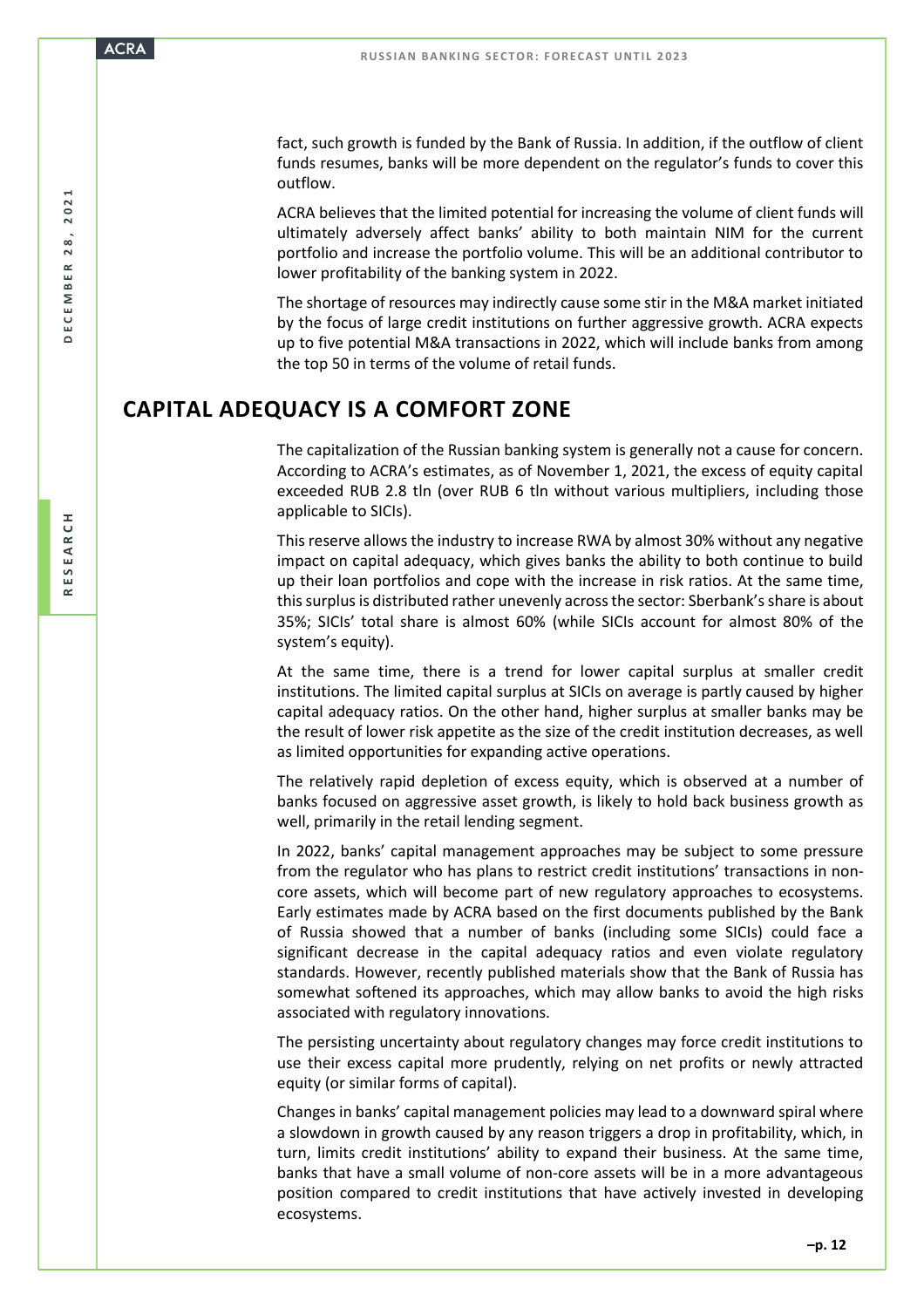## **Table 1. SICIs' excess equity as of October 10, 2021 (volume exceeding the minimum required to comply with the N20.0 standard, including multipliers)**

| <b>SICI</b>                                     | N20.0,% | <b>EQUITY, RUB BLN</b> | <b>EXCESS EQUITY, RUB BLN</b> | <b>EXCESS EQUITY, %</b> |
|-------------------------------------------------|---------|------------------------|-------------------------------|-------------------------|
| Sberbank                                        | 14.43   | 5,288.2                | 1,073.8                       | 20.3                    |
| <b>JSC "ALFA-BANK"</b>                          | 14.18   | 716.3                  | 135.4                         | 18.9                    |
| VTB Bank (PJSC)                                 | 12.17   | 2,068.9                | 113.8                         | 5.5                     |
| <b>CREDIT BANK OF MOSCOW</b>                    | 17.01   | 318.2                  | 103.1                         | 32.4                    |
| AO UniCredit Bank                               | 18.88   | 219.4                  | 85.8                          | 39.1                    |
| <b>JSC Russian Agricultural Bank</b>            | 13.92   | 479.4                  | 83.4                          | 17.4                    |
| Bank GPB (JSC)                                  | 12.58   | 873.7                  | 75.0                          | 8.6                     |
| "Bank Otkritie Financial<br>Corporation" (PJSC) | 13.74   | 455.9                  | 74.3                          | 16.3                    |
| Promsvyazbank PJSC <sup>5</sup>                 | 14.71   | 264.5                  | 57.7                          | 21.8                    |
| PJSC ROSBANK                                    | 15.20   | 203.2                  | 49.5                          | 24.3                    |
| AO Raiffeisenbank                               | 14.58   | 188.2                  | 39.8                          | 21.1                    |
| PJSC Sovcombank                                 | 12.94   | 246.5                  | 27.4                          | 11.1                    |
| <b>Tinkoff Bank</b>                             | 12.05   | 156.3                  | 7.1                           | 4.6                     |

Sources: Bank of Russia, ACRA

<sup>5</sup> Data as of April 1, 2021.

 $\overline{a}$